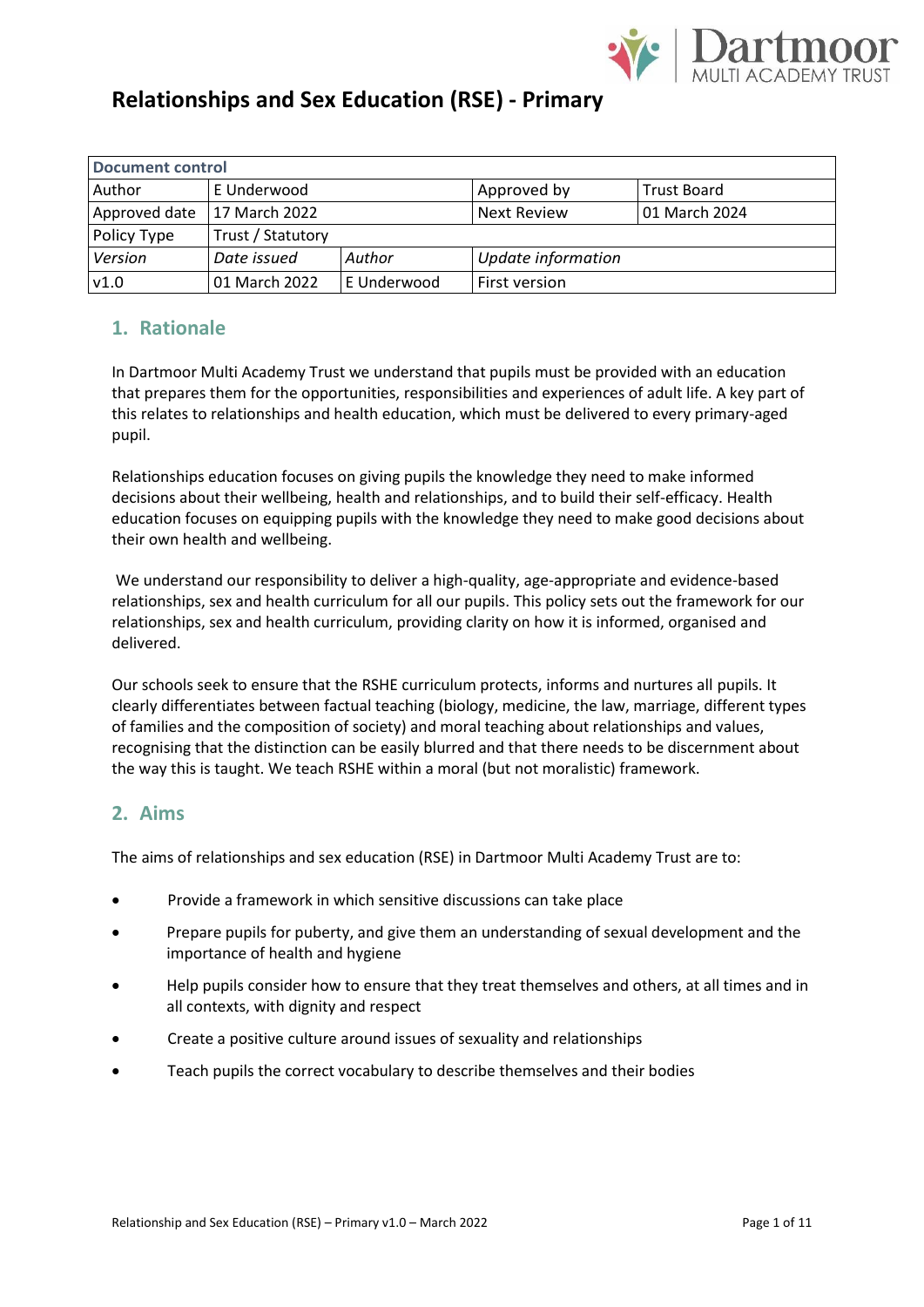

### **3. Definition of terms**

For the purpose of this document:

- a. Members, Trustees/Directors and Governors are referred to as Trustees;
- b. The Dartmoor Multi Academy Trust is referred to as The Trust and refers to all schools within the Trust;
- c. School or Academy refers to any one of the schools or academies within the Dartmoor Multi AcademyTrust;
- d. Staff refers to all staff working at any one of the schools within the Dartmoor Multi Academy Trust;
- e. Pupils/children refers to all those being educated or on site at any one of the schools within the Dartmoor Multi Academy Trust.

#### **4. Statutory requirements**

As primary academy schools we must provide relationships education to all pupils as per section 34 of the [Children and Social work act 2017.](http://www.legislation.gov.uk/ukpga/2017/16/section/34/enacted)

Academies do not have to follow the National Curriculum, but we are expected to offer all pupils a curriculum that is similar to the National Curriculum including requirements to teach science which would include the elements of sex education contained in the science curriculum.

In teaching RSE, we are required by our funding agreements to have regard to guidance issued by the secretary of state as outlined in section 403 of th[e Education Act 1996.](http://www.legislation.gov.uk/ukpga/1996/56/contents)

In our Trust, we teach RSE as set out in this policy. This policy is associated with the PSHE Policy and the PSHE Programme of Study.

Schools must have regard to the statutory guidance, and where they depart from those parts of the guidance which state that they should (or should not) do something they will need to have good reasons for doing so.

The policy must also be applied within the framework of other relevant legislation including the Equality Act 2010.

### **5. Policy Development**

Our school policies have all been developed in consultation with staff, pupils and parents. The consultation and policy development process involved the following steps:

a. Review – a member of staff or working group pulled together all relevant information including relevant national and local guidance

b. Staff consultation – all school staff were given the opportunity to look at the policy and make recommendations

c. Parent/stakeholder consultation – parents and any interested parties were invited to attend a meeting about the policy

d. Pupil consultation – we investigated what exactly pupils want from their RSE

e. Ratification – once amendments were made, the policy was shared with Trustees/Governors and ratified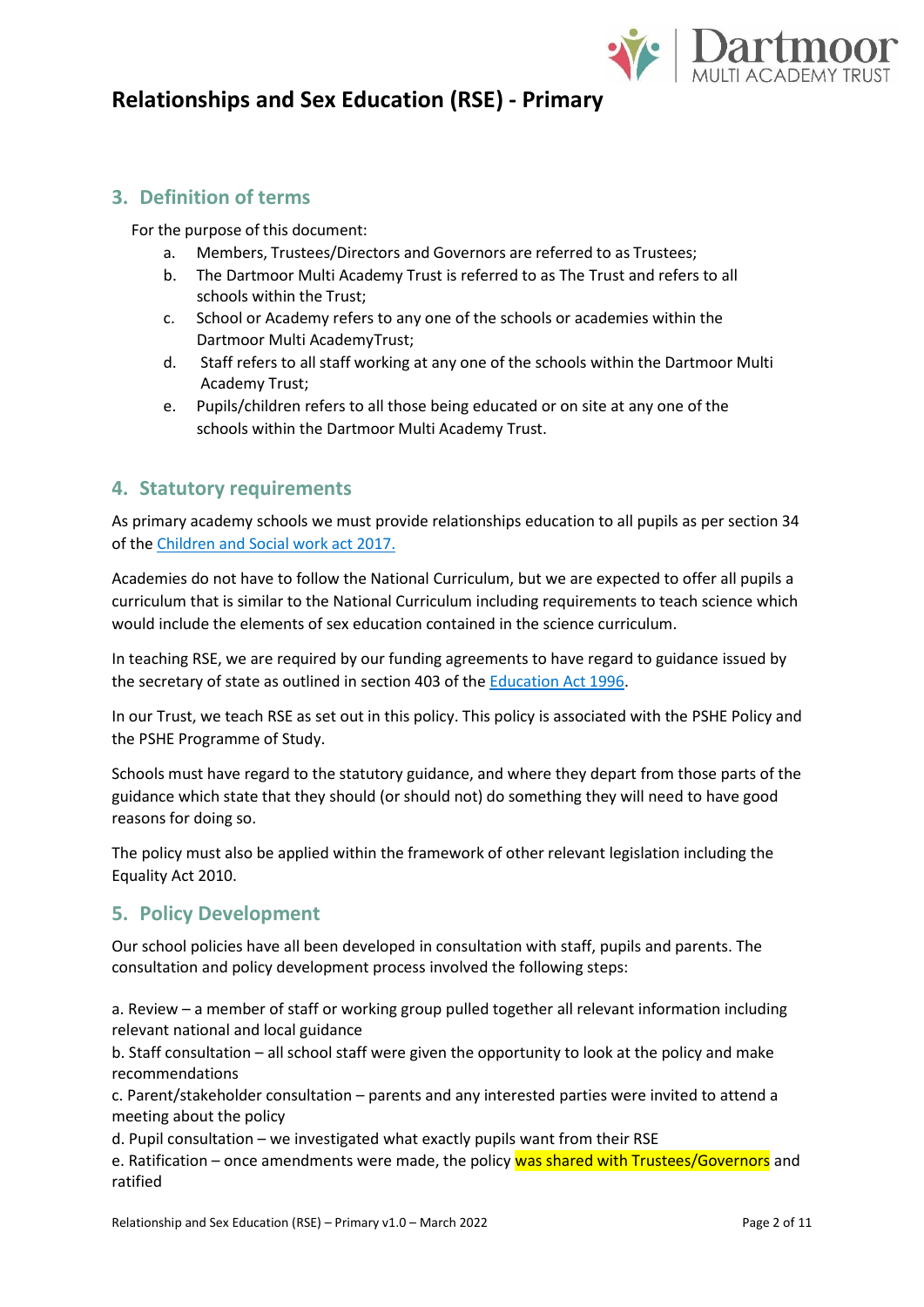

### **6. Principles and Values**

The Trust believes:

- that RSE should be an integral part of the lifelong learning process, beginning in early childhood and continue into adult life;
- RSE is an entitlement for all young people;
- in encouraging every pupil to contribute to their community and aims to support each individual as they grow and learn;
- RSE should support and promote family commitment and love, respect and affection, knowledge and openness;
- that family is a broad concept; there is not just one model, e.g. nuclear family. It includes a variety of types of family structure, and acceptance of different approaches;
- in encouraging pupils and teachers to share and respect other's views.
- in generating an atmosphere where questions and discussion on sexual matters can take place without any stigma or embarrassment;
- in recognising that parents are key people in teaching their children about sex, relationships and growing up;
- that we must aim to work in partnership with parents and pupils, consulting them about the content of programmes;
- that the wider community has much to offer and aims to work in partnership with health professionals, social workers, peer educators and other mentors or advisers.

## 7. **What is Relationships and Sex Education?**

As a Trust we value diversity and foster mutual respect, modelling and inspiring attributes in pupils such as respect, courtesy and honesty. These underpin and inform the relationships we have, between pupils and between pupils and adults.

- RSE is about the emotional, social and cultural development of pupils, and involves learning about relationships, sexual health, sexuality, healthy lifestyles, diversity and personal identity.
- It involves a combination of sharing information and exploring issues and values.
- RSE is not about the promotion of sexual activity.

#### **Relationships and Sex Education**

Primary schools within the Trust specifically deliver Relationships and Sex Education through the Personal, Social, Health and Economic (PSHE) education curriculum. Biological aspects of RSE are taught within the science curriculum, and other aspects are included in religious education (RE).

Primary sex education will focus on:

- Preparing boys and girls for the changes that adolescence brings
- How a baby is conceived and born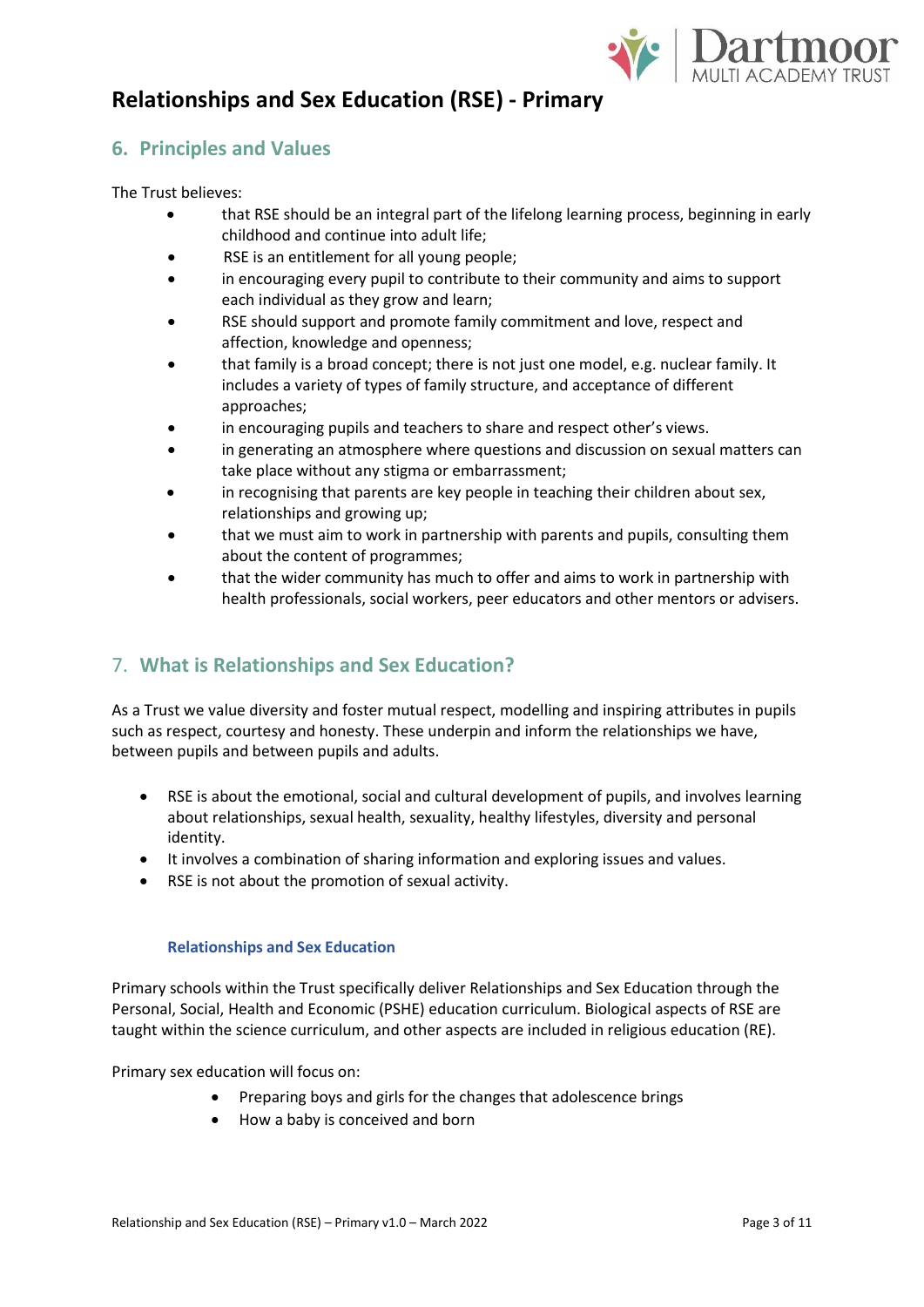

Relationships education focuses on teaching the fundamental building blocks and characteristics of positive relationships including:

- Families and people who care for me
- Caring friendships
- Respectful relationships
- Online relationships
- Being safe

These areas of learning are taught within the context of family life taking care to ensure that there is no stigmatisation of children based on their home circumstances (families can include single parent families, LGBT parents, families headed by grandparents, adoptive parents, foster parents/carers amongst other structures) along with reflecting sensitively that some children may have a different structure of support around them (for example: looked after children or young carers).

RSE lessons are set within the wider context of the PSHE curriculum and focus more on the emotional aspects of development and relationships, although the physical aspects of puberty and reproduction are also included in science. These lessons are more concerned with the physical aspects of development and reproduction, although the importance of relationships is not forgotten.

#### **Physical Health and Mental Wellbeing Education**

There is statutory guidance on the importance of teaching the characteristics of good physical health and mental wellbeing. Physical health and mental wellbeing will play a key role in delivering our PSHE (Personal, Social, Health and Economic Education) and will be enhanced by our Physical Education and Science curriculums. The strands included in statutory Physical Health and Mental Wellbeing Education are:

- mental wellbeing; internet safety & harms;
- physical health and fitness; healthy eating;
- drugs, alcohol and tobacco;
- health and prevention; basic first aid;
- and changing adolescent body.

#### **Relationships Sex Education**

Whilst it is not a statutory requirement to teach Sex Education at primary level, following consultations with stakeholders and considering the needs of our pupils and the local context, Dartmoor Multi Academy Trust primary schools will be teaching elements of Sex Education in addition to the statutory Relationships and Science curriculum coverage. Curriculum coverage and parental right to withdraw are set out in this policy.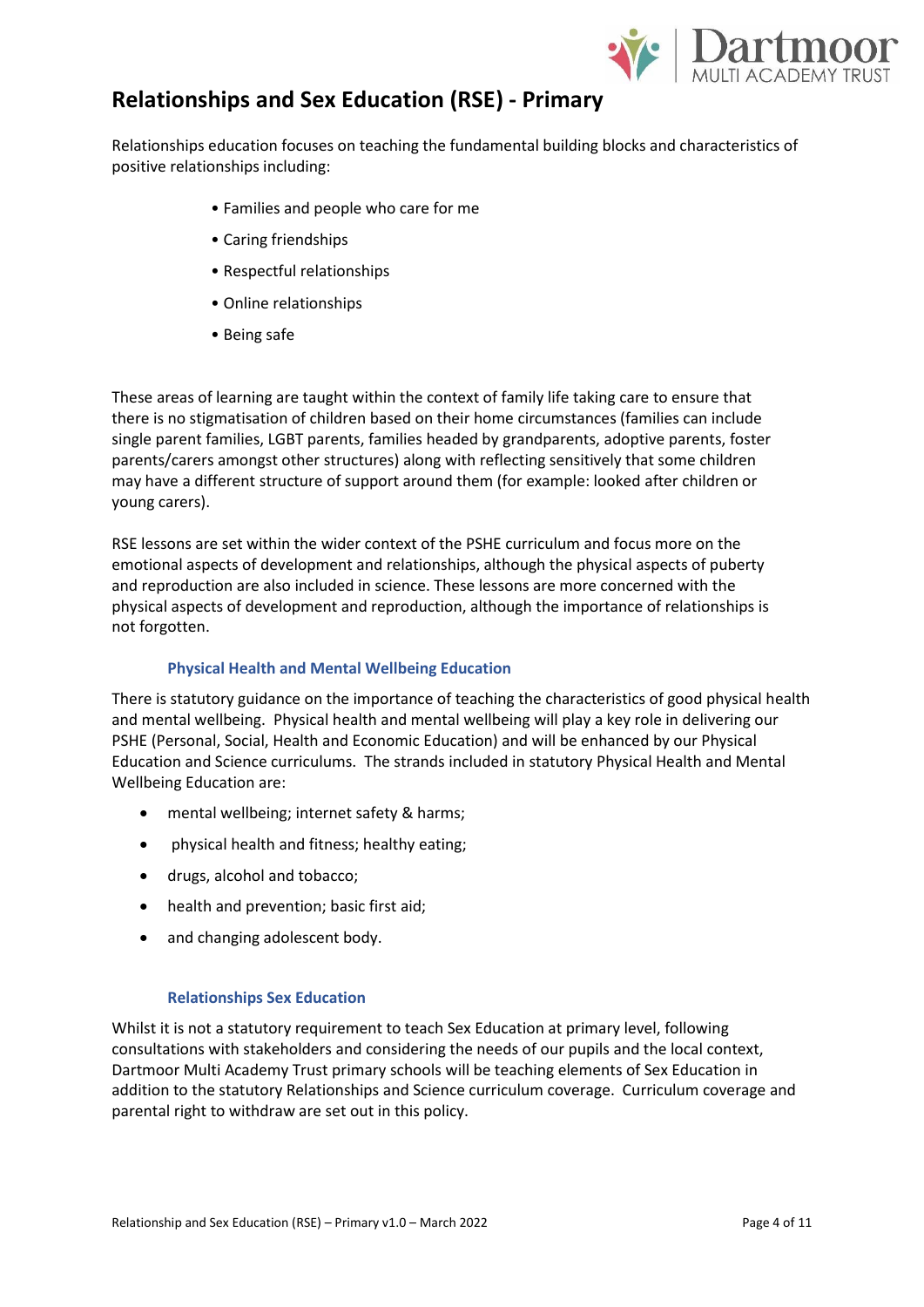

#### **8. Curriculum**

Our RSHE curriculum is developed in consultation with parents, pupils and staff, taking into account the age, needs and feelings of our pupils. If pupils ask questions outside the scope of this policy, teachers will respond in an appropriate manner, so they are fully informed and don't seek answers online.

Sex Education will focus on:

- Preparing boys and girls for the changes that adolescence brings
- > How a baby is conceived and born

**Science curriculum**- there are biological aspects on human growth and reproduction taught in science lessons, based on the National Curriculum

For more information about our primary schools' curriculum, see *Appendix 1*.

### **9. Delivery of RSE**

PSHE sessions are timetabled into the school week and delivered by the class teacher. These areas of learning are taught within the context of family life, taking care to ensure that there is no stigmatisation of children based on their home circumstances (families can include single parent families, LGBT parents, families headed by grandparents, adoptive parents, foster parents/carers amongst other structures) along with reflecting sensitively that some children may have a different structure of support around them (for example: looked after children or young carers).

Biological aspects of RSHE might also be taught within the science curriculum. Depending on the cohort and pupils' needs, Sex Education might be taught in mixed or single gender groups.

Delivery of the RSHE content will be made accessible to all pupils, including those with special educational needs and disabilities (SEND). Teachers will liaise with staff, SENDCo and parents when necessary to adapt the content and resources to a level suitable for individual SEND pupils.

#### **10.Inclusion**

- a. **Ethnic and Cultural Groups** We intend our policy to be sensitive to the needs of different ethnic groups.
- b. **Pupils with Special Needs**  We will ensure that all young people receive relationships and sex education, and we will offer provision appropriate to the particular needs of all our students, takingspecialist advice where necessary.
- c. **Sexual Identity and Sexual Orientation** *-* We aim to deal sensitively and honestly with issues of sexual orientation, answer appropriate questions and offer support. Young people, whatever their developingsexuality need to feel that relationships and sex education is relevant to them.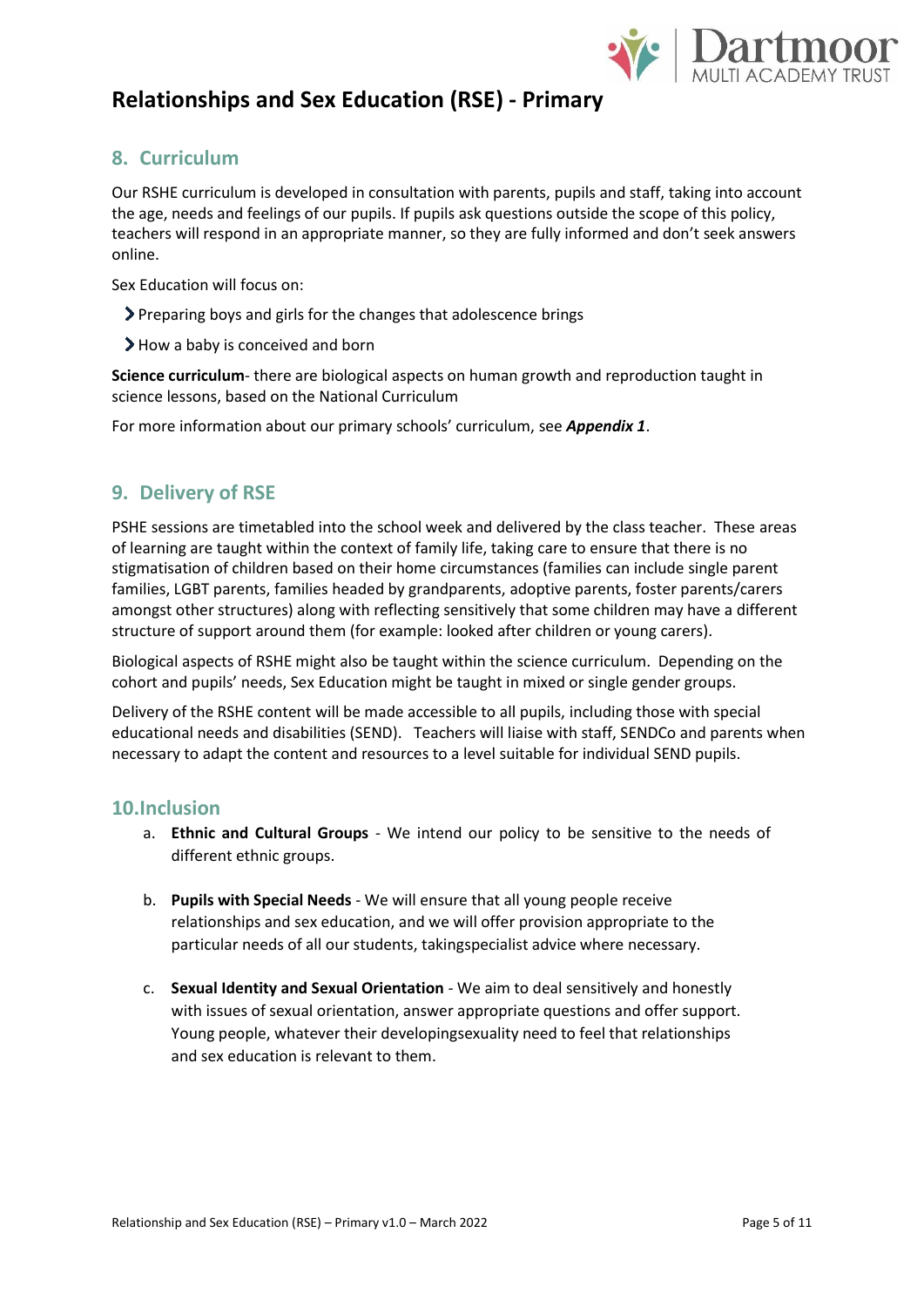

#### **11.Roles and responsibilities**

a. Trustees

The trustees will approve the RSE policy and hold the Principals to account for its implementation.

b. The Principals

The Principals of the schools are responsible for ensuring that RSE is taught consistently and for managing requests to withdraw pupils from [non-statutory/non-science] components of RSE (see section11).

c. Staff

Staff are responsible for:

- i. Delivering RSE in a sensitive way
- ii. Modelling positive attitudes to RSE
- iii. Monitoring progress
- iv. Responding to the needs of individual pupils
- v. Responding appropriately to pupils whose parents wish them to be withdrawn from the [non-statutory/non-science] components of RSE

Staff do not have the right to opt out of teaching RSE. Staff who have concerns about teaching RSE areencouraged to discuss this with the Principal.

d. Pupils

Pupils are expected to engage fully in RSE and, when discussing issues related to RSE, treat others withrespect and sensitivity.

#### **12.Parents' right to withdraw**

Parents do not have the right to withdraw their children from relationships education. Parents, do however, have the right to withdraw their children from the non-statutory/non-science components of sex education within RSE. Requests for withdrawal should be put in writing, using the form in *Appendix 3* and addressed to the Principal. Alternative work will be given to pupils who are withdrawn from sex education.

#### **13.Confidentiality, Controversial and Sensitive Issues**

Teachers cannot offer unconditional confidentiality and are required to report all disclosures. In a case wherea teacher learns from an under 16-year-old that they are having or contemplating sexual intercourse:

- a. The young person will be persuaded, wherever possible, to talk to parent/carer and if necessary toseek medical advice.
- b. Child protection issues will be considered and referred if necessary to the teacher responsiblefor Child Protection under the school's procedures.
- c. The young person will be properly counselled about contraception, including precise informationabout where young people can access contraception and advice services.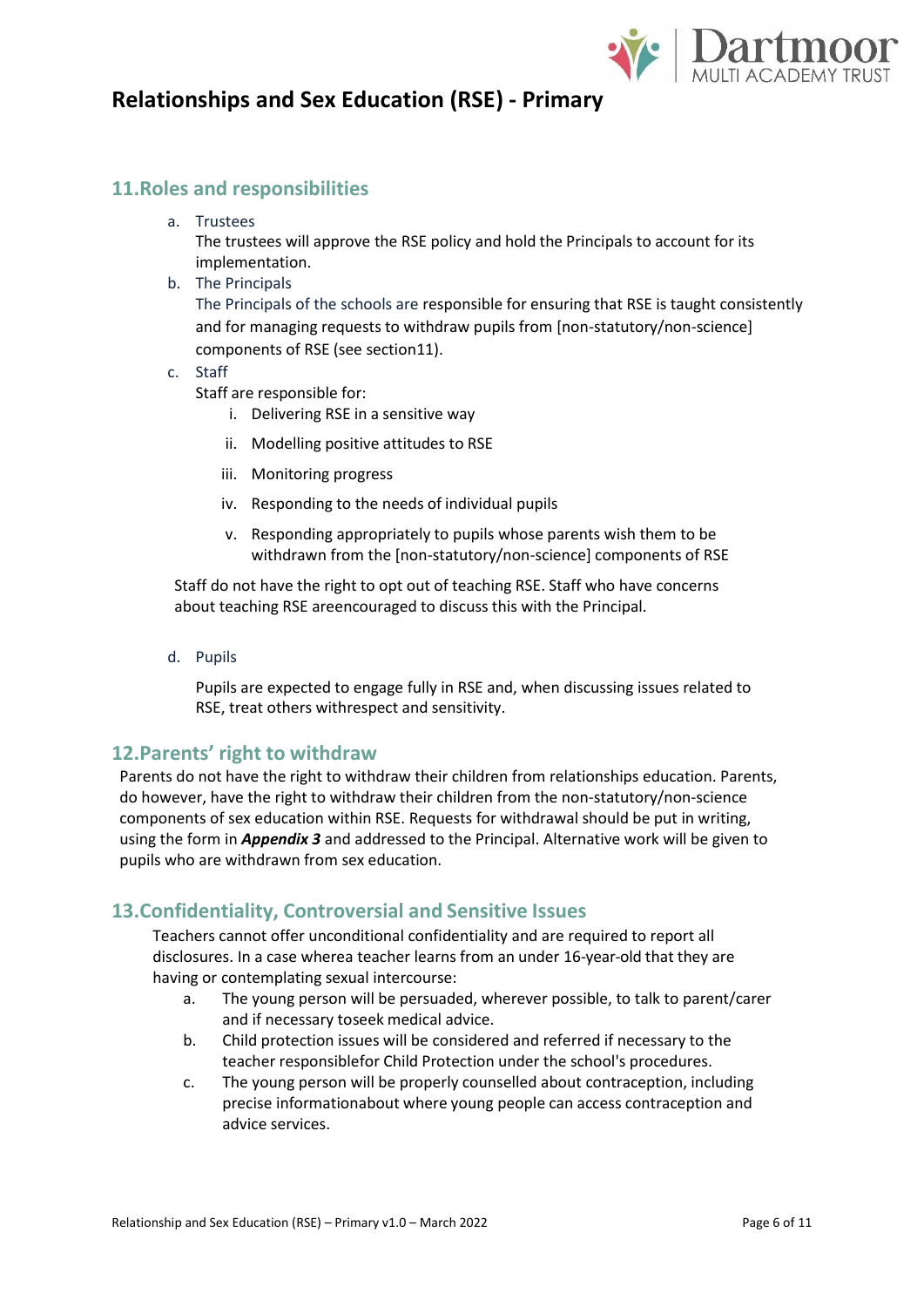

In any case where child protection procedures are followed, the teacher will ensure that the young personunderstands that they cannot ever promise confidentiality. Health professionals in school are bound by their codes of conduct in a one-toone situation with anindividual student, but in a classroom situation they must follow the school's confidentiality policy.

#### **14.Training**

Staff are trained on the delivery of RSE as part of their induction and it is included in our continuing professionaldevelopment calendar.

The headteacher will also invite visitors from outside the school, such as school nurses or sexual healthprofessionals, to provide support and training to staff teaching RSE.

#### **15.Policy Circulation**

- a. This Policy will be published on the Trust's website
- b. This Policy will be circulated to every Member, Trustee/Director, Governor and Senior Employee by sending an email to the link on the Trust's website on an annual basis and when each new Member,Trustee/Director, Governor and Senior Employee joins the Trust.
- c. The Trustees, in consultation with the Local Stakeholder Boards, are responsible for overseeing, reviewingand organising the revision of the Relationships and Sex Education Policy.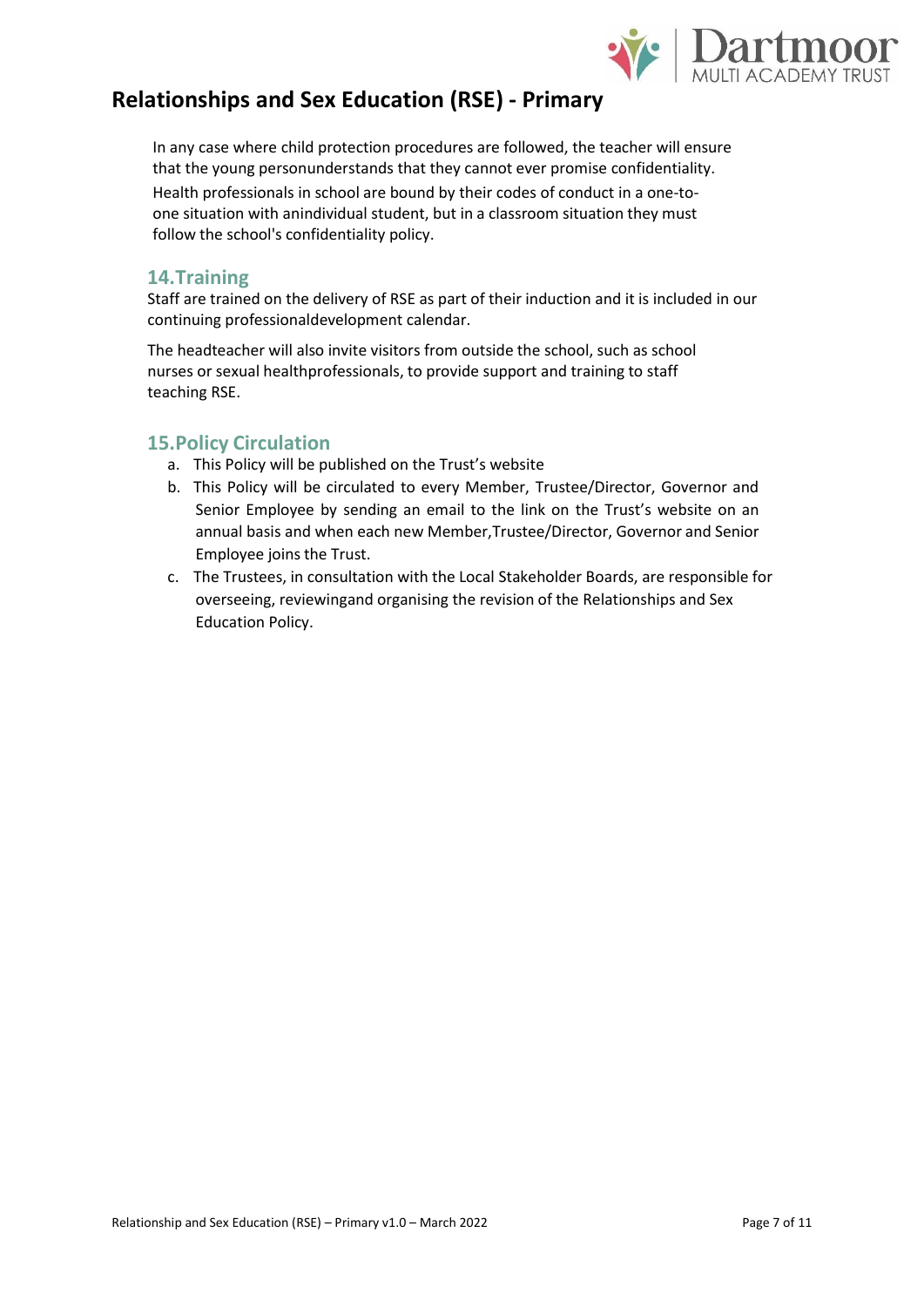

**APPENDIX 1: Curriculum Map**

| Year/Half-termly unit<br>titles | 1<br><b>Me and my Relationships</b>                                                                                             | $\overline{2}$<br><b>Valuing Difference</b>                                                                                                                     | $\overline{3}$<br><b>Keeping Myself Safe</b>                                                                                 | 4<br><b>Rights and Responsibilities</b>                                                                                                                                 | 5.<br><b>Being my Best</b>                                                                                                | 6<br><b>Growing and Changing</b>                                                                    |
|---------------------------------|---------------------------------------------------------------------------------------------------------------------------------|-----------------------------------------------------------------------------------------------------------------------------------------------------------------|------------------------------------------------------------------------------------------------------------------------------|-------------------------------------------------------------------------------------------------------------------------------------------------------------------------|---------------------------------------------------------------------------------------------------------------------------|-----------------------------------------------------------------------------------------------------|
| <b>EYFS</b>                     | What makes me special<br>People close to me<br>Getting help                                                                     | Similarities and difference<br>Celebrating difference<br>Showing kindness                                                                                       | Keeping my body safe<br>Safe secrets and touches<br>People who help to keep us safe                                          | Looking after things: friends,<br>environment, money                                                                                                                    | Keeping by body healthy – food,<br>exercise, sleep<br><b>Growth Mindset</b>                                               | Cycles<br>Life stages<br>Girls and boys - similarities and<br>difference                            |
| <b>Y1</b>                       | <b>Feelings</b><br><b>Getting help</b><br>Classroom rules<br>Special people<br>Being a good friend                              | Recognising, valuing and celebrating<br>difference<br>Developing respect and accepting<br>others<br>Bullying and getting help                                   | How our feelings can keep us safe -<br>including online safety<br>Safe and unsafe touches<br><b>Medicine Safety</b><br>Sleep | Taking care of things:<br>Myself<br>My money<br>My environment                                                                                                          | <b>Growth Mindset</b><br><b>Healthy eating</b><br>Hygiene and health<br>Cooperation                                       | Getting help<br><b>Becoming independent</b><br>My body parts<br>Taking care of self and others      |
| <b>Y2</b>                       | Bullying and teasing<br>Our school rules about bullying<br>Being a good friend<br>Feelings/self-regulation                      | Being kind and helping others<br>Celebrating difference<br>People who help us<br>Listening Skills                                                               | Safe and unsafe secrets<br>Appropriate touch<br>Medicine safety                                                              | Cooperation<br>Self-regulation<br>Online safety<br>Looking after money - saving and<br>spending                                                                         | <b>Growth Mindset</b><br>Looking after my body<br>Hygiene and health<br><b>Exercise and sleep</b>                         | Life cycles<br>Dealing with loss<br>Being supportive<br>Growing and changing<br>Privacy             |
| <b>Y3</b>                       | Rules and their purpose<br>Cooperation<br>Friendship (including respectful<br>relationships)<br>Coping with loss                | Recognising and respecting diversity<br>Being respectful and tolerant<br>My community                                                                           | Managing risk<br>Decision-making skills<br>Drugs and their risks<br>Staying safe online                                      | Skills we need to develop as we grow up<br>Helping and being helped<br>Looking after the environment<br>Managing money                                                  | Keeping myself healthy and well<br>Celebrating and developing my<br>skills<br>Developing empathy                          | Relationships<br>Changing bodies and puberty<br>Keeping safe<br>Safe and unsafe secrets             |
| <b>Y4</b>                       | Healthy relationships<br>Listening to feelings<br><b>Bullying</b><br>Assertive skills                                           | Recognising and celebrating<br>difference (including religions and<br>cultural difference)<br>Understanding and challenging<br>stereotypes                      | Managing risk<br>Understanding the norms of drug<br>use (cigarette and alcohol use)<br>Influences<br>Online safety           | Making a difference (different ways of<br>helping others or the environment)<br>Media influence<br>Decisions about spending money                                       | Having choices and making<br>decisions about my health<br>Taking care of my environment<br>My skills and interests        | Body changes during puberty<br>Managing difficult feelings<br>Relationships including marriage      |
| <b>Y5</b>                       | <b>Feelings</b><br>Friendship skills, including<br>compromise<br>Assertive skills<br>Cooperation<br>Recognising emotional needs | Recognising and celebrating<br>difference, including religions and<br>cultural<br>Influence and pressure of social media                                        | Managing risk, including online<br>safety<br>Norms around use of legal drugs<br>(tobacco, alcohol)<br>Decision-making skills | <b>Rights and responsibilities</b><br>Rights and responsibilities relating to<br>my health<br>Making a difference<br>Decisions about lending, borrowing<br>and spending | Growing independence and taking<br>responsibility<br>Keeping myself healthy<br>Media awareness and safety<br>My community | Managing difficult feelings<br>Managing change<br>How my feelings help keeping safe<br>Getting help |
| <b>Y6</b>                       | Assertiveness<br>Cooperation<br>Safe/unsafe touches<br>Positive relationships                                                   | Recognising and celebrating<br>difference Recognising and reflecting<br>on prejudice-based bullying<br>Understanding Bystander behaviour<br>Gender stereotyping | Understanding emotional needs<br>Staying safe online<br>Drugs: norms and risks (including<br>the law)                        | Understanding media bias, including<br>social media<br>Caring: communities and the<br>environment<br>Earning and saving money<br>Understanding democracy                | Aspirations and goal setting<br>Managing risk<br>Looking after my mental health                                           | Coping with changes<br>Keeping safe<br>Body Image<br>Sex education<br>Self-esteem                   |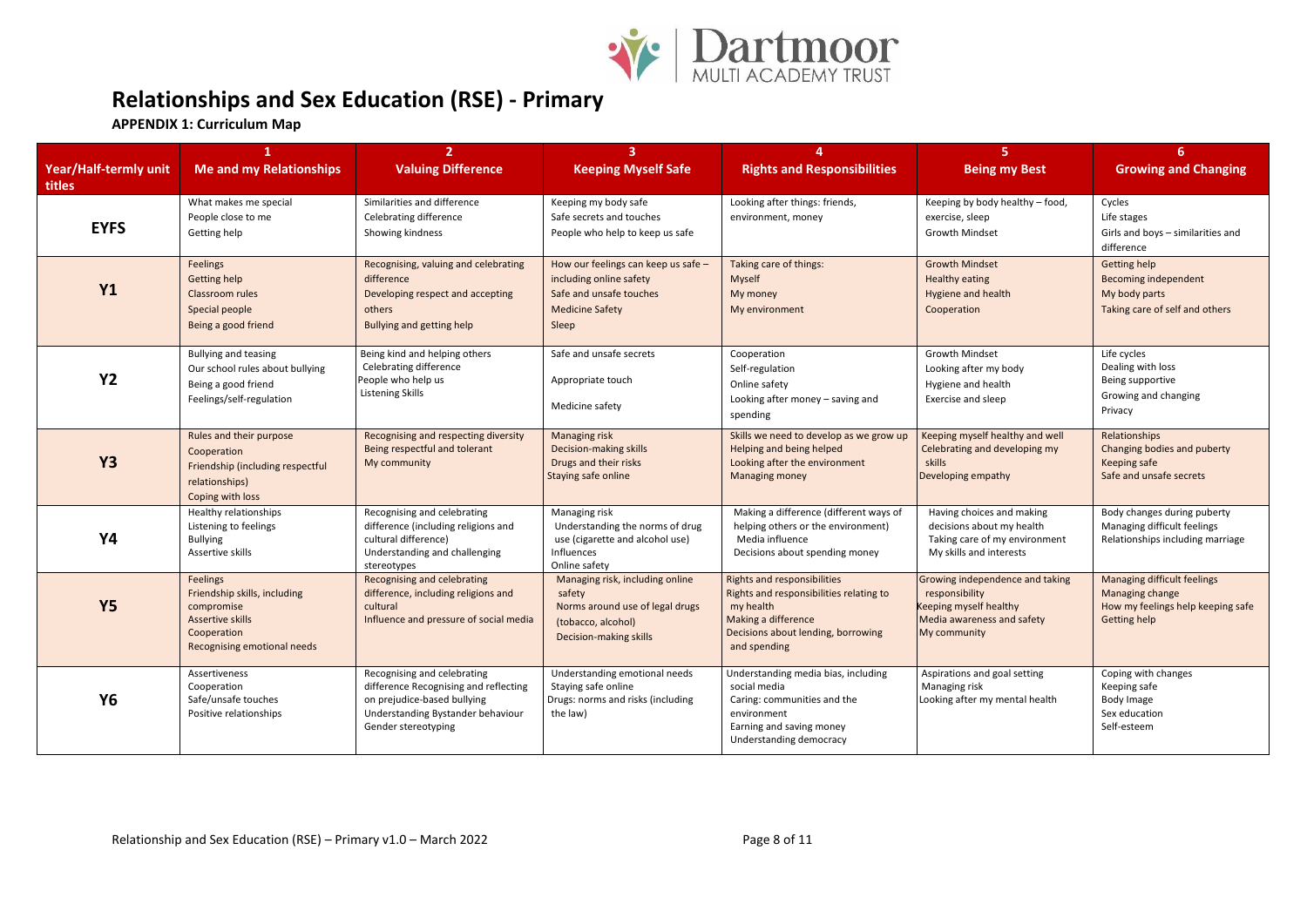

#### **APPENDIX 2: By the end of primary school, pupils should know:**

| <b>TOPIC</b>                                | <b>PUPILS SHOULD KNOW</b>                                                                                                                                                                                                                                                     |  |  |
|---------------------------------------------|-------------------------------------------------------------------------------------------------------------------------------------------------------------------------------------------------------------------------------------------------------------------------------|--|--|
| Families and<br>people who care<br>about me | That families are important for children growing up because they can give love, security and stability                                                                                                                                                                        |  |  |
|                                             | The characteristics of healthy family life, commitment to each other, including intimes of difficulty, protection and care for children and other family<br>members, the importance of spending time together and sharing each other's lives                                  |  |  |
|                                             | That others' families, either in school or in the wider world, sometimes look differentfrom their family, but that they should respect those differences and<br>know that other children's families are also characterised by love and care                                   |  |  |
|                                             | That stable, caring relationships, which may be of different types, are at the heart ofhappy families, and are important for children's security as they grow up<br>٠                                                                                                         |  |  |
|                                             | That marriage represents a formal and legally recognised commitment of two peopleto each other which is intended to be lifelong<br>٠<br>How to recognise if family relationships are making them feel unhappy or unsafe, and how to seek help or advice from others if needed |  |  |
| Caring friendships                          | How important friendships are in making us feel happy and secure, and how peoplechoose and make friends<br>٠                                                                                                                                                                  |  |  |
|                                             | The characteristics of friendships, including mutual respect, truthfulness, trustworthiness, loyalty, kindness, generosity, trust, sharing interests and<br>experiencesand support with problems and difficulties                                                             |  |  |
|                                             | That healthy friendships are positive and welcoming towards others, and do notmake others feel lonely or excluded<br>$\bullet$                                                                                                                                                |  |  |
|                                             | That most friendships have ups and downs, and that these can often be workedthrough so that the friendship is repaired or even strengthened, and that<br>resorting toviolence is never right                                                                                  |  |  |
|                                             | How to recognise who to trust and who not to trust, how to judge when a friendship is making them feel unhappy or uncomfortable, managing conflict, how to<br>manage thesesituations and how to seek help or advice from others, if needed                                    |  |  |
| Respectful<br>relationships                 | The importance of respecting others, even when they are very different from them(for example, physically, in character, personality or backgrounds), or<br>make different choices or have different preferences or beliefs                                                    |  |  |
|                                             | Practical steps they can take in a range of different contexts to improve or supportrespectful relationships<br>٠                                                                                                                                                             |  |  |
|                                             | The conventions of courtesy and manners<br>٠                                                                                                                                                                                                                                  |  |  |
|                                             | The importance of self-respect and how this links to their own happiness<br>٠                                                                                                                                                                                                 |  |  |
|                                             | That in school and in wider society they can expect to be treated with respect byothers, and that in turn they should show due respect to others,<br>including those in positions of authority                                                                                |  |  |
|                                             | About different types of bullying (including cyberbullying), the impact of bullying, responsibilities of bystanders (primarily reporting bullying to an adult)<br>$\bullet$<br>and how to gethelp                                                                             |  |  |
|                                             | What a stereotype is, and how stereotypes can be unfair, negative or destructive<br>The importance of permission-seeking and giving in relationships with friends, peersand adults                                                                                            |  |  |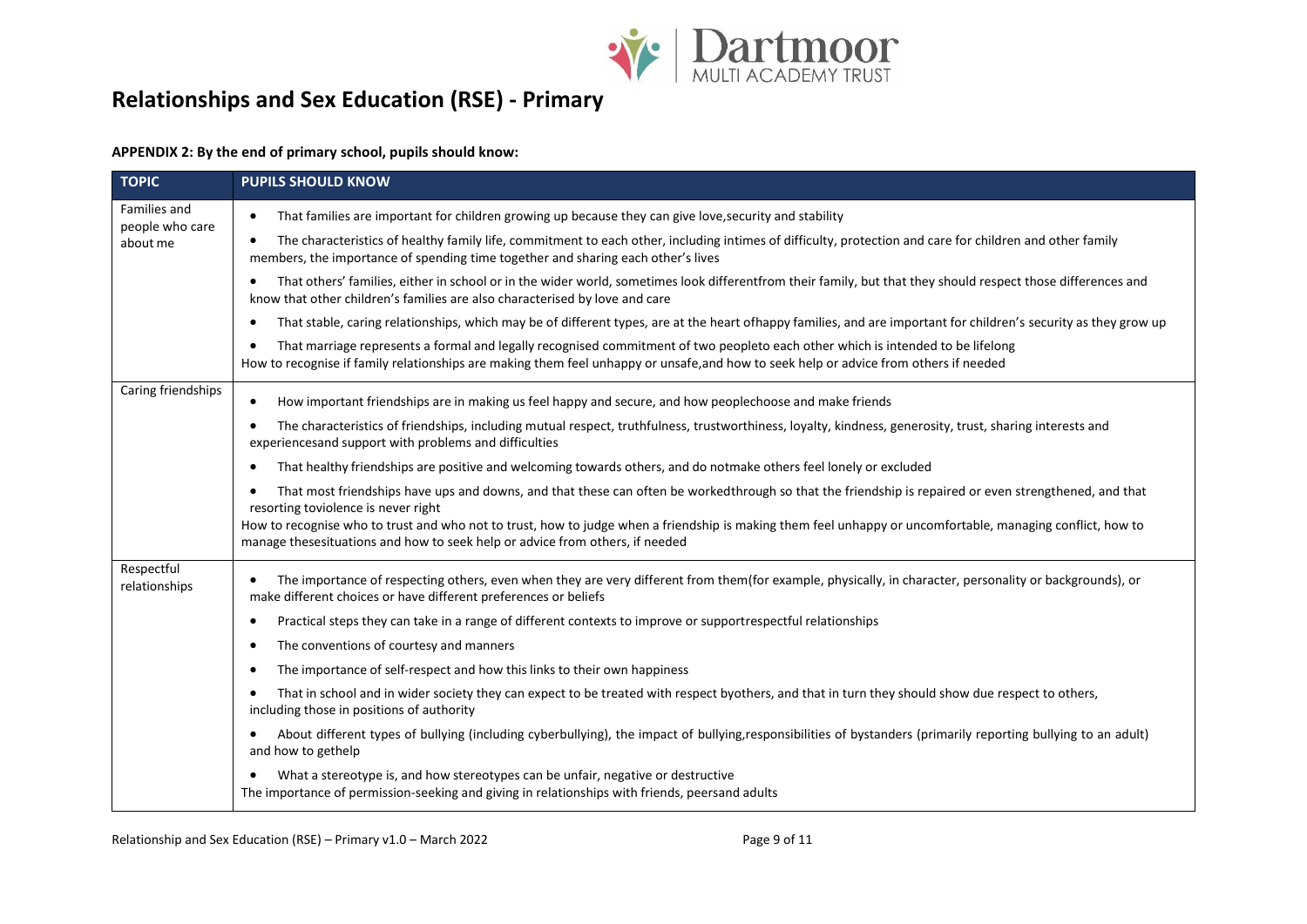

| <b>TOPIC</b>            | <b>PUPILS SHOULD KNOW</b>                                                                                                                                                        |  |  |  |
|-------------------------|----------------------------------------------------------------------------------------------------------------------------------------------------------------------------------|--|--|--|
| Online<br>relationships | That people sometimes behave differently online, including by pretending to besomeone they are not                                                                               |  |  |  |
|                         | That the same principles apply to online relationships as to face-to face relationships, including the importance of respect for others online<br>including when weare anonymous |  |  |  |
|                         | The rules and principles for keeping safe online, how to recognise risks, harmfulcontent and contact, and how to report them                                                     |  |  |  |
|                         | How to critically consider their online friendships and sources of informationincluding awareness of the risks associated with people<br>they have never met                     |  |  |  |
|                         | How information and data is shared and used online                                                                                                                               |  |  |  |
| Being safe              | What sorts of boundaries are appropriate in friendships with peers and others(including in a digital context)                                                                    |  |  |  |
|                         | About the concept of privacy and the implications of it for both children and adults; including that it is not always right to keep secrets if<br>they relate to being safe      |  |  |  |
|                         | That each person's body belongs to them, and the differences between appropriateand inappropriate or unsafe physical, and other, contact                                         |  |  |  |
|                         | How to respond safely and appropriately to adults they may encounter (in allcontexts, including online) whom they do not know                                                    |  |  |  |
|                         | How to recognise and report feelings of being unsafe or feeling bad about any adult                                                                                              |  |  |  |
|                         | How to ask for advice or help for themselves or others, and to keep trying until theyare heard                                                                                   |  |  |  |
|                         | How to report concerns or abuse, and the vocabulary and confidence needed to doso<br>Where to get advice e.g. family, school and/or other sources                                |  |  |  |